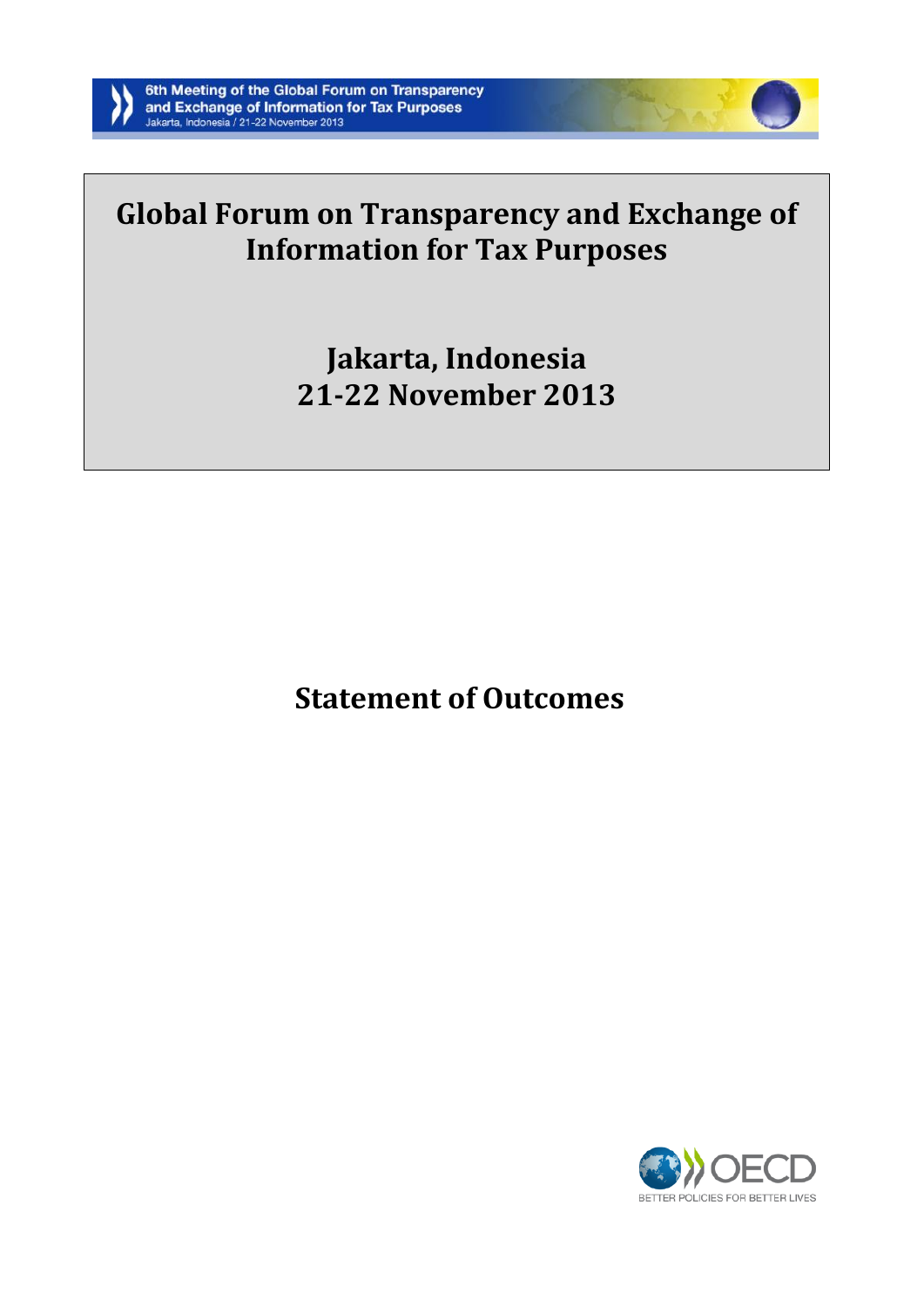6th Meeting of the Global Forum on Transparency and Exchange of Information for Tax Purposes lakarta, Indonesia / 21-22 November 2013

1. On 21-22 November 2013, over 200 delegates from 81 jurisdictions and 10 international organisations and regional groups came together at the sixth meeting of the Global Forum on Transparency and Exchange of Information for Tax Purposes (the Global Forum) in Jakarta, Indonesia (Annex 1 provides a list of participants). The Global Forum welcomed the six new members which have joined since its last meeting, bringing the membership of the Global Forum to 122 members.

2. This meeting marked the adoption of ratings for the first 50 jurisdictions on their level of compliance with the internationally agreed standard for exchange of information (http://www.oecd.org/tax/transparency/global forum ratings.pdf) . The ratings have been applied in respect of each of the 10 essential elements in the Global Forum's Terms of Reference as well as an overall rating ranging from Compliant, to Largely Compliant, Partially Compliant and finally Non-Compliant. The assignment of ratings is consistent with the Global Forum's goal of recognising the progress jurisdictions have made in implementing the standards in the first 3 years and identifying those jurisdictions that are not doing so.

3. The Global Forum also agreed that, in order to ensure a continuous monitoring of implementation of EOI on request, after completion of the current round of reviews, a Phase 3 review should be conducted for all Global Forum members and relevant non-members starting in 2016. In anticipation of a Phase 3 review, the Global Forum will also study the Terms of Reference as they apply to EOI on request, with a view to updating these in light of the changing transparency environment and the lessons learned from the first two Phases of peer reviews.

4. In recognition of the rapidly evolving EOI environment towards greater transparency, the Global Forum agreed on the establishment of a new voluntary group on automatic exchange of information (AEOI) to be chaired by David Pitaro (Italy). The new group will assist the Global Forum in taking forward the work to monitor and review the implementation of AEOI, consistent with the G20's call.

5. Finally, the Global Forum adopted and published a further 9 Phase 2 peer review reports and 2 Phase 1 reports, representing further progress in the completing the current schedule of reviews.

6. The Global Forum was also pleased that, on the margins of the Jakarta meeting, 2 of its member jurisdictions signed the multilateral *Convention on Mutual Administrative Assistance in Tax Matters.* At present, 63 countries have signed the Convention, four have signed letters of intention to sign and 13 jurisdictions are now covered by way of territorial extension and 36 countries have now deposited their instruments of ratification (click here for more information: [http://www.oecd.org/tax/exchange-of-tax](http://www.oecd.org/tax/exchange-of-tax-information/conventiononmutualadministrativeassistanceintaxmatters.htm)[information/conventiononmutualadministrativeassistanceintaxmatters.htm\)](http://www.oecd.org/tax/exchange-of-tax-information/conventiononmutualadministrativeassistanceintaxmatters.htm).

7. The main outcomes of the meeting which were agreed by delegates are set out below.

# *Peer Reviews and Ratings*

8. The rating of the 50 jurisdictions that have completed Phase 2 has been achieved for each of the 10 essential elements as assessed in their peer reviews and all have been assigned a rating of either "compliant", "largely compliant", partially compliant", or "not compliant".

9. The overall ratings show that 18 jurisdictions are rated as "Compliant", 26 jurisdictions as "Largely Compliant", 2 jurisdictions as "Partially Compliant" and 4 jurisdictions as "Non-Compliant". In addition, there are still 14 jurisdictions which, in the course of their Phase 1 reviews, were determined to be unable to move to Phase 2 until their legal and regulatory frameworks for exchange of information in tax

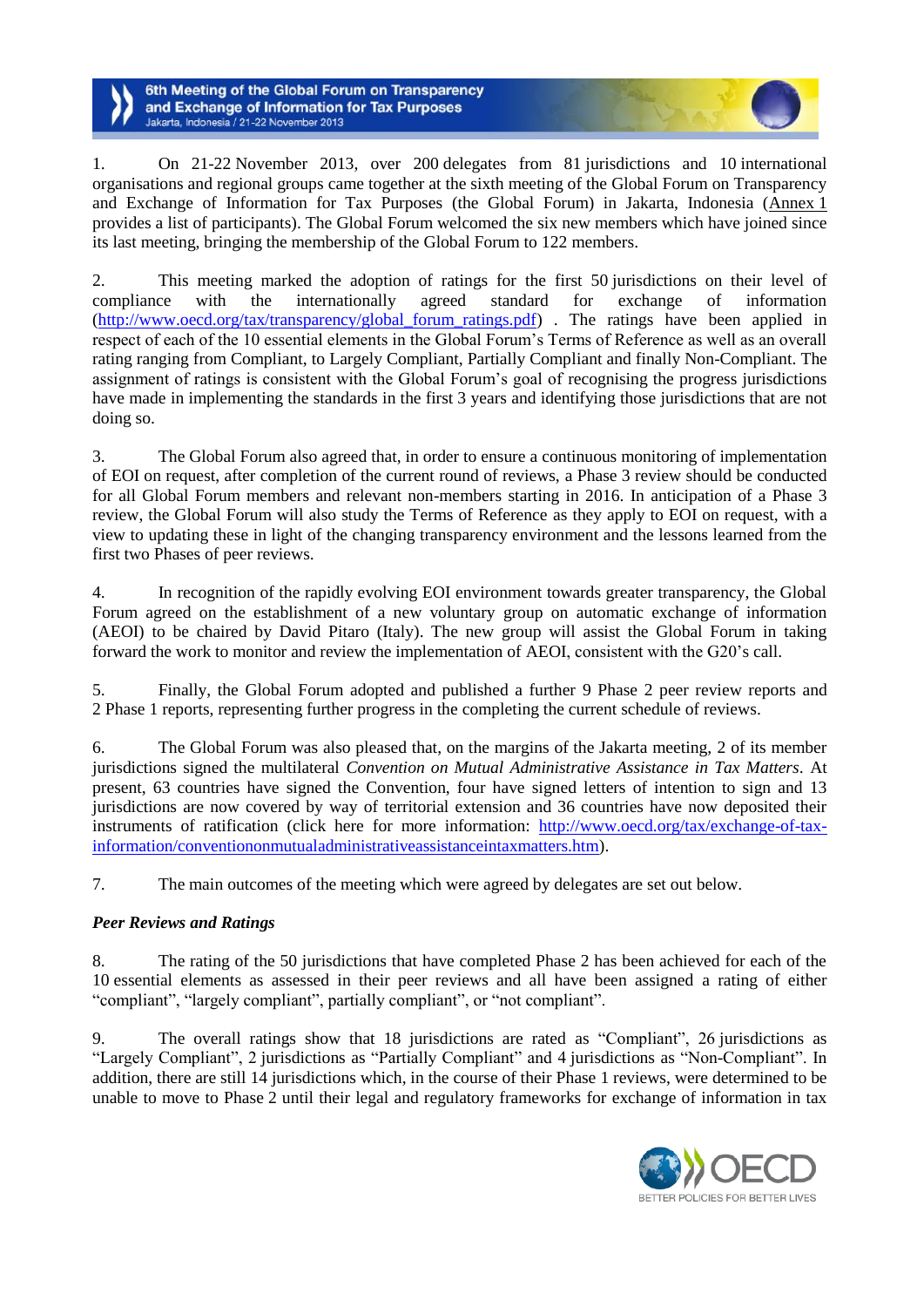6th Meeting of the Global Forum on Transparency and Exchange of Information for Tax Purposes Jakarta, Indonesia / 21-22 November 2013

matters is improved and could therefore not be rated [\(http://www.oecd.org/tax/transparency/global\\_forum\\_ratings.pdf](http://www.oecd.org/tax/transparency/global_forum_ratings.pdf) ).In order to ensure a level playing field, the Global Forum is undertaking close, on-going monitoring so that these jurisdictions move forward expeditiously. Certain supplementary reports have been launched and other requests are already under examination.

10. The Global Forum is on track to complete its remaining peer reviews and has also adopted a revised Schedule of Reviews that sets dates for the Phase 1 reviews of all new members, including a number of developing countries, and Phase 2 reviews for a number of recent members of the Global Forum.

11. The Global Forum adopted a revised methodology, which is designed to also recognise progress following a Phase 2 review, and provides an opportunity to jurisdictions to report implementation of recommendations made in the peer review reports and request for an upgrade of their individual element or overall ratings.

12. With the adoption of 8 Phase 1 and 24 Phase 2 reviews since its last meeting, the Global Forum has completed 124 peer reviews, which include 74 Phase 1 reviews, 26 Combined (Phase 1 + Phase 2) reviews and 24 Phase 2 reviews. The progress with the peer reviews and the assigned ratings are reflected in the Global Forum's 2013 Annual Report "Tax Transparency, 2013: Report on Progress", which was published today by the Global Forum. This report also notes the significant changes taking place in effectiveness of exchange of information and increased level of cooperation between tax authorities.

#### *Terms of Reference and On-going Monitoring*

13. In recognition of the need to ensure a continuous monitoring of implementation of the international standard, the Global Forum agreed that a Phase 3 review would be initiated following the completion of the existing Schedule of Reviews. Prior to commencing this new phase of reviews, it would examine the existing Terms of Reference in light of the experience gained from the peer reviews, and in light of international developments.

14. To this end, the Global Forum mandated its Peer Review Group to examine the Terms of Reference to keep up with developments in the transparency world, including as regards beneficial ownership, for which it will draw on the work of the Financial Action Task Force, as well as reflecting lessons learned from the Phase 1 and Phase 2 reviews and to submit substantive proposals for discussion and adoption by the Global Forum at its plenary meeting in 2014.

#### *Automatic Exchange of Information*

15. In recognition of the evolution of the exchange of information environment, and emergence of AEOI as a new global standard that supports and enhances exchange on request, the Global Forum established a new voluntary AEOI Group comprising members who wish to come together to work towards a common goal of engaging in AEOI. The main responsibilities of the AEOI Group will be to propose terms of reference and a methodology for monitoring AEOI on a going-forward basis, building on the expertise developed at the OECD level, establishing a set of criteria to determine when it would be appropriate for jurisdictions to implement AEOI having regard, in particular to capacity constraints, resource limitations and the need to ensure confidentiality and the proper use of information exchanged, and helping developing countries identify their needs for technical assistance and capacity building before engaging in AEOI. The group will work in close co-operation with the OECD, the World Bank Group and the G20 Development Working Group.

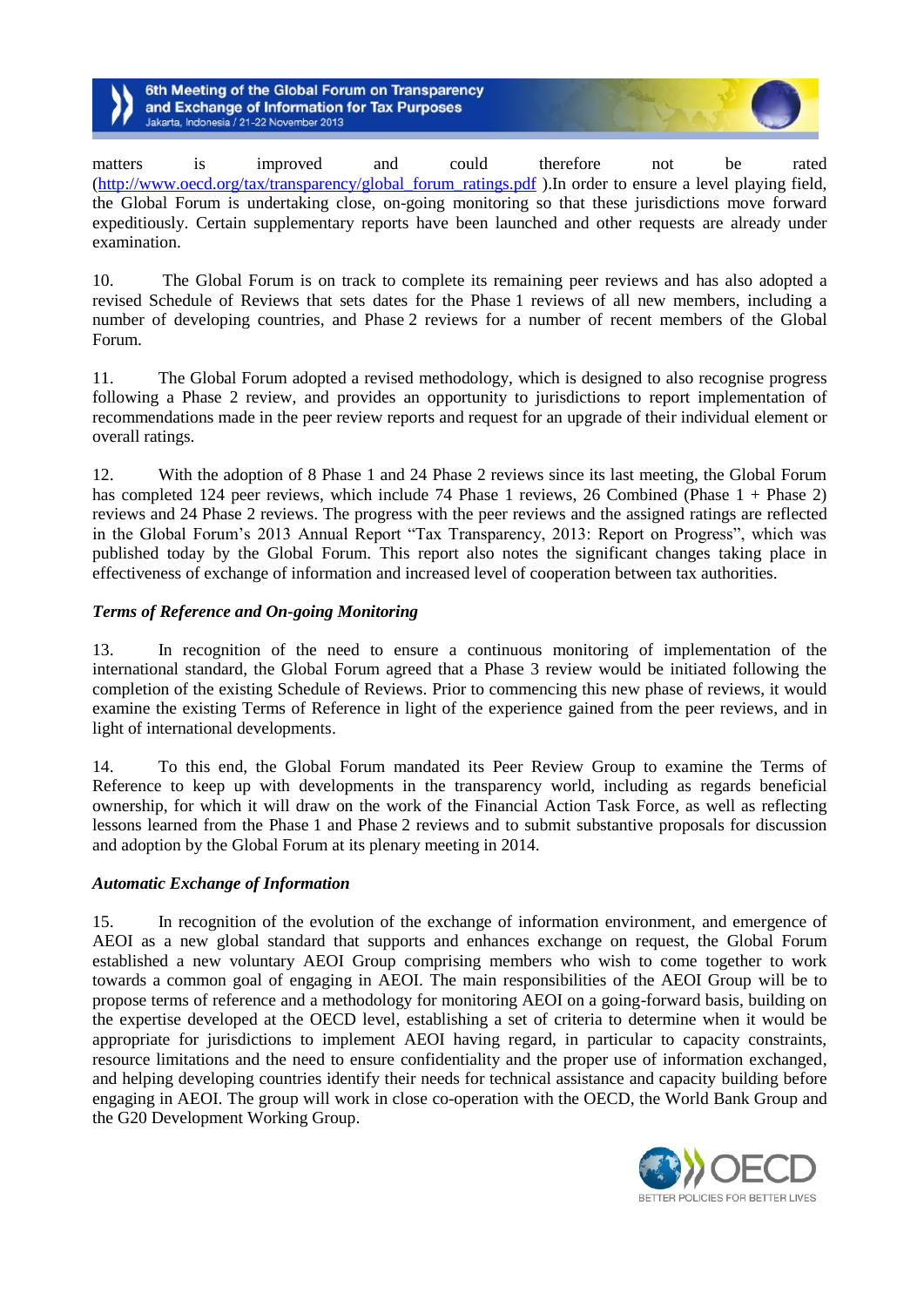6th Meeting of the Global Forum on Transparency and Exchange of Information for Tax Purposes Jakarta, Indonesia / 21-22 November 2013

16. The AEOI Group will be Chaired by David Pitaro (Italy), assisted by Colin Powell (Jersey) and 3 other Vice-Chairs. The first meeting of the group is expected to take place early in 2014. The Group will report back to the Global Forum plenary on its activities on a regular basis and decisions will continue to be made by the Global Forum.

## *Membership and Governance*

17. The Global Forum welcomed 6 new members: Azerbaijan, Dominican Republic, Lesotho, Romania, Senegal and Ukraine. The continued expansion of the Global Forum reinforces the relevance of the Global Forum's work and the worldwide cooperation between tax authorities.

18. The Global Forum agreed to rotate the membership of the Steering Group and the Peer Review Group. Regarding the Steering Group, Jersey has stepped aside and Isle of Man will join in 2014. For the Peer Review Group, Malaysia, Luxembourg, Saint Kitts and Nevis and Isle of Man have stepped aside and Ghana, Bermuda, Liechtenstein and Hong Kong, China will join in 2014. The jurisdictions that join these groups will bring a new perspective and help ensure that the governance of the Global Forum remains responsive to the voice of all its members. The Chair of the new AEOI Group would also participate in Steering Group meetings to ensure regular inputs and updates.

#### *Technical Assistance*

19. The Global Forum welcomed the outcomes of the technical assistance pilot projects in Ghana and Kenya, and noted new requests for assistance from a number of other jurisdictions. The Global Forum recognised the value of the projects undertaken in El Salvador, Indonesia and Uruguay with the support of member governments and international organisations. It also agreed that the EOI Work Manual developed by the Global Forum Secretariat and the World Bank Group/IFC should be widely disseminated for use by competent authorities in developing their own manuals. The Global Forum noted the success of the "Last Mile" seminar piloted by India, followed by the Philippines, and recognised the potential for further development of a training programme aimed at sensitising auditors to the benefits of EOI and the processes involved. The Global Forum also looked forward to an assessor training seminar to be hosted by the United Arab Emirates, which is part of its on-going cooperation with the Global Forum under a memorandum of understanding. The Global Forum is appreciative of all the contributions made by its membership in this area.

20. Noting the call of G20 Leaders for the G20 Development Working Group to work with the Global Forum and other international organisations to develop a roadmap showing how developing countries can overcome obstacles to automatic exchange of information, the Global Forum expressed its readiness to provide input to this work. Recognising the increasing demand for assistance, in particular from its newer members, the Global Forum agreed to continue to develop its technical assistance work, working with member jurisdictions, development agencies and others with a view to helping jurisdictions with capacity constraints to meet the international standard and also benefit from automatic information exchange. The Global Forum welcomed the announcement of a substantial voluntary contribution from the UK's Department for International Development (DFID) to fund an expansion of technical assistance activities for its members. It was noted that without the support of development agencies, members and international organisations, the Global Forum could not succeed in its task of coordinating and providing high quality assistance to member jurisdictions.

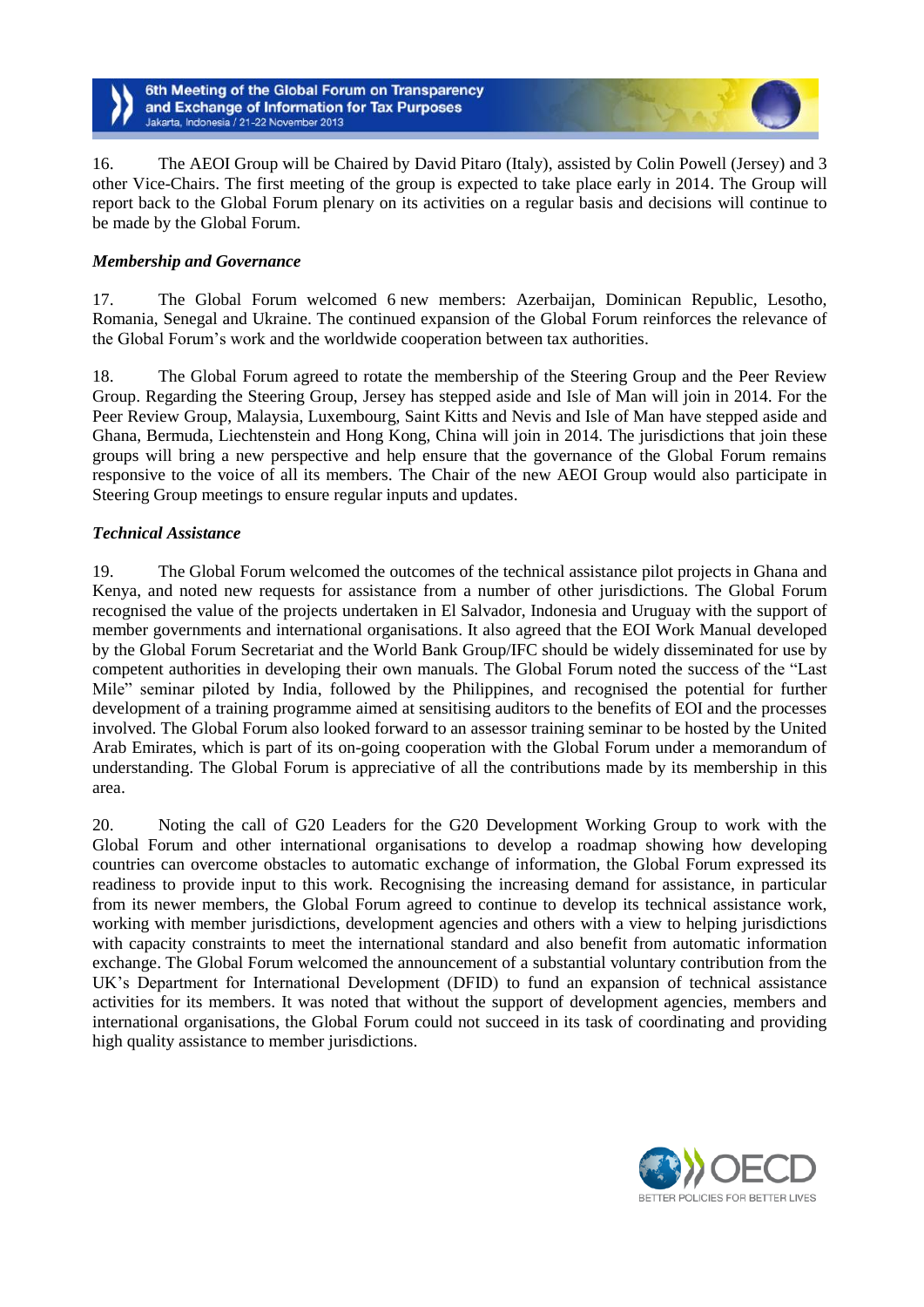

6th Meeting of the Global Forum on Transparency and Exchange of Information for Tax Purposes Jakarta, Indonesia / 21-22 November 2013

## *Budget*

21. An intermediate financial report for 2013 was considered and the Global Forum adopted the proposed budget for 2014. Noting that only Nauru and Mauritania were in arrears for more than two years and therefore subject to the policy adopted last year concerning the suspension, and ultimately exclusion, for non-payment of Global Forum dues, the Global Forum decided to give these jurisdictions another opportunity to pay their arrears. In any event, these jurisdictions are being closely monitored.

#### *Next Steps*

22. The Global Forum looks forward to further Phase 2 peer reviews that will now systematically be accompanied with an allocation of ratings. This will be a key focus of the Peer Review Group in 2014, together with the Phase 1 reviews of a number of recent members of the Global Forum. It is also expected that a number of supplementary reviews will be considered as jurisdictions work to address the recommendations made by the Global Forum. With an eye to the future, the PRG will also consider changes to the Terms of Reference, including as regards beneficial ownership. The AEOI Group will meet very soon to start its work, and will report back to the Global Forum on its progress. The Global Forum will enhance its technical assistance work to address the needs of all its members and will host the third meeting of the Competent Authorities in 2014.

23. The Global Forum agreed that its next meeting will take place in October 2014, and looks forward to offers by member countries to host the meeting. Finally the Global Forum thanked the Government of Indonesia for its generous hospitality.